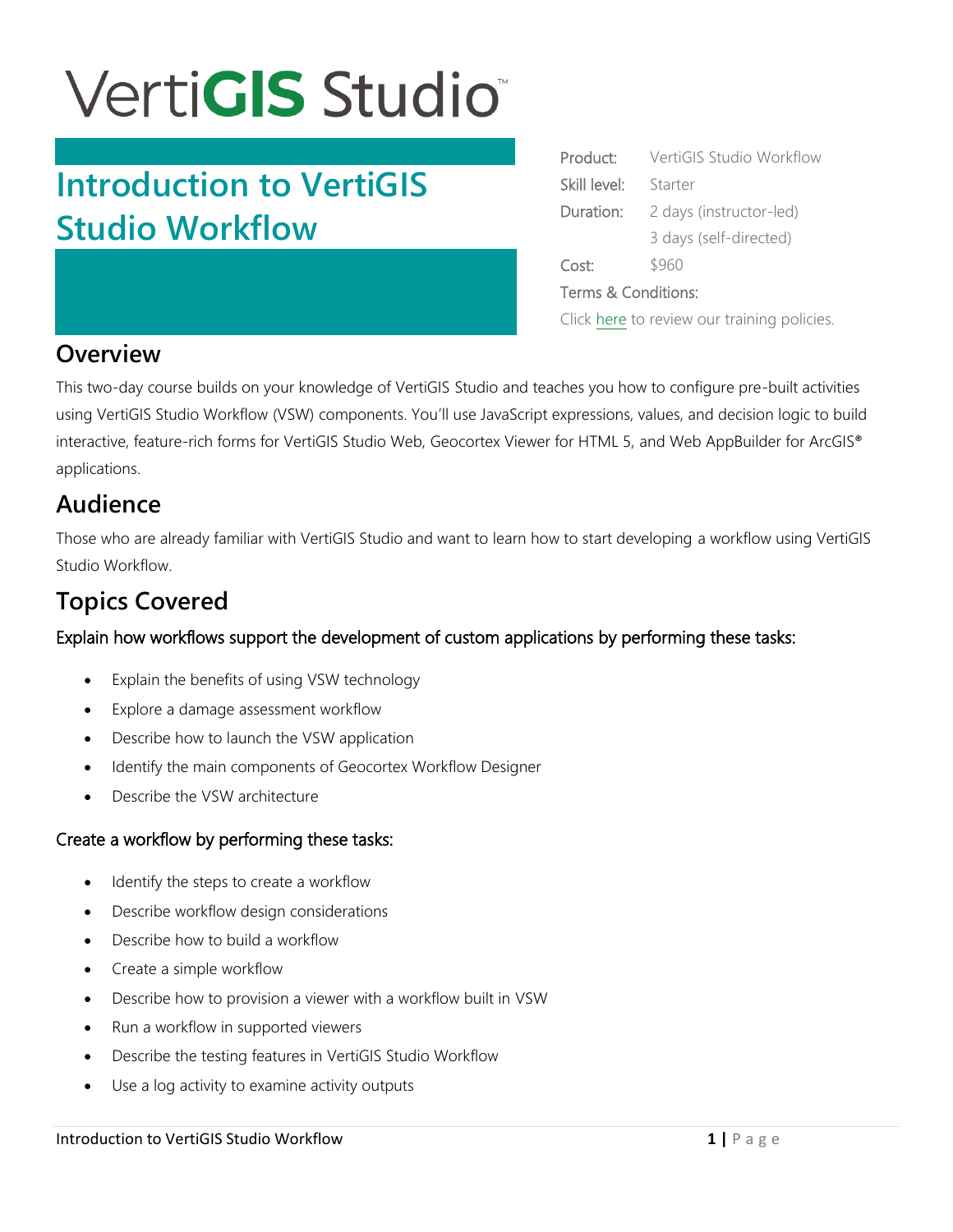# **VertiGIS Studio**

#### Display a FeatureSet in a viewer by performing these tasks:

- Describe the FeatureSet object
- Describe how to configure a Query Layer activity
- Query an ArcGIS Online feature layer
- Describe how to configure the Show Results activity
- Use the Show Results activity to display a FeatureSet in the viewer

#### Reference Display Form activity form elements by performing these tasks:

- Describe the features of the Display Form activity
- Describe how to reference form element values
- Reference form element values
- Describe how to construct JavaScript string expressions
- Construct JavaScript expressions

#### Configure a basic Display Form activity by performing these tasks:

- Describe the components of a basic VSW display form
- Describe the Auto Complete form element
- Configure the Auto Complete form element
- Describe the List Box form element
- Configure a List Box using an ArcGIS query
- Describe how to use List Box-selected values in an ArcGIS query
- Use List Box-selected values in an ArcGIS query

#### Develop interactive forms using event-driven form elements by performing these tasks:

- Describe form element events
- Explore form events in a purpose-built workflow
- Describe how to configure a button click event
- Configure a button click event to add symbolized graphics to a map
- Describe how to configure change events
- Add a change event to a list box to add symbolized graphics to a map
- Describe how to configure validation events
- Add validation events to form elements

### **Format**

**Introduction to VertiGIS Studio Workflow <b>2 1 P** a g e